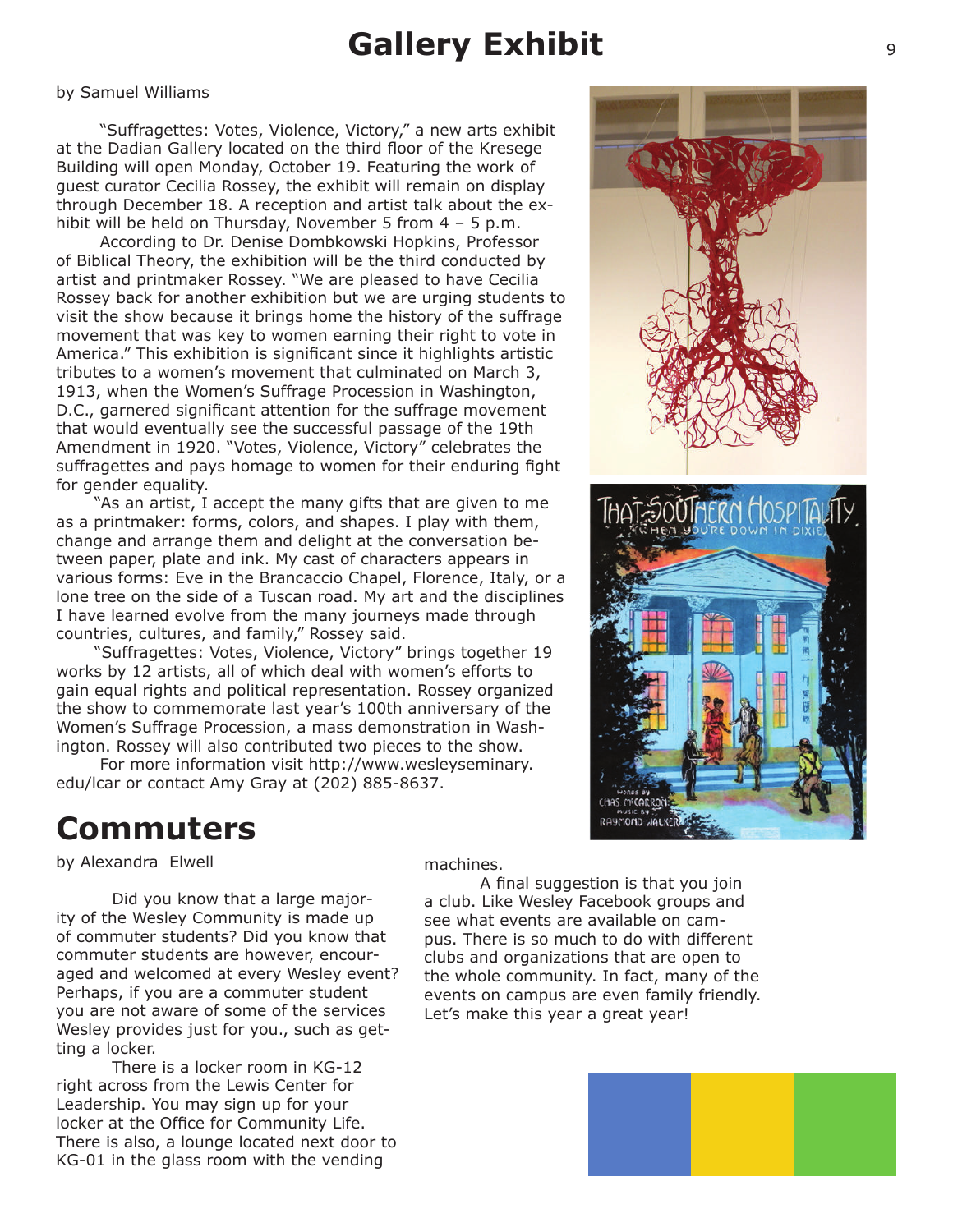# **At the White House**

by Brandan Robertson

At 4:00 AM, I made my way down 14th Street, walking briskly. The streets were beginning to fill with a palpable energy and excitement of hundreds of thousands of people who woke up early and began the journey with me downtown. Pope Francis, the most popular pontiff in recent history, was in town and had come to bring what was expected to be a prophetic message to the most powerful nation on the planet. I had the great honor of receiving an invitation to attend the official state arrival ceremony of Pope Francis on the South Lawn of the White House, along with 15,000 other activists, religious leaders, and politicians. As I made my way through the massive lines to get through security, I entered the White House complex and was enraptured by the vibrancy of thousands who had already gathered, awaiting Pope Francis to make his remarks nearly four hours later. I stood with a group of Christian businesswomen who talked for the whole four hours, contemplating the life and message of Pope Francis. And as I stood on the lawn gazing at the beautiful and historic mansion, tears began to flow down my face, as I was overwhelmed with emotion. Never did I think that I, an evangelical Protestant, would be this excited to see the Pope. But Pope Francis isn't just any Pope. He is a man, who, despite some traditional

#### **At the Capitol**

by Patrick Buhrman

I was fortunate enough to attend the telecast of the address to Congress that Pope Francis was invited to give, in which he addressed major religious issues that cross the political and spiritual realm. Within this experience, I was reminded of a major facet of our work within the world and how transformation can come.

Within a few hours of waiting at security, I was fortunate enough to acquire a prime front row space on the west lawn. I had expected to be a Methodist within a sea of Catholic followers. However, the multitude of people around me proved to be diverse in background, religious identity, and intention for being there. Once the media arrived, I overheard a variety of stories of why people had come to witness and support the Pope as he addressed Congress.

Once his address began, the audience stood transfixed by every word that he spoke within the Capitol building. The masses outside had a different experience that you may have seen on television. The polite clapping of the congressmen was completely opposite the energy and exuberance that the audience had with his every word of historical justice, dutiful hits of struggle, and wise reminders of hope. For me, the fundamental moment was the blessing of the people held after the speech. Pope Francis came out on the

## <sup>10</sup> **Pope Francis**

beliefs regarding marriage and sexuality, embodies the way of Jesus in a way that few in his position have ever done. He is a man who has continually spoken sharply, and yet with compassion, against the sins of our generation, cutting through our greed and hunger for power and image, and demonstrating a more abundant way. Francis really does love up to his title, Vicar of Christ, which literally means Christ's representative on earth.

I was shaken from my emotional daze by the sound of the military trumpets announcing the arrival of the President and First Lady, and moments later, Pope Francis arrived on the platform to roaring cheers from the nearly 15,000 others on the lawn. Francis' first words to the American people were filled with calls to inclusion and care for the marginalized and oppressed. He spoke of the sanctity of life and of the need for immigration reform. It was clear that Francis wasn't concerned with being politically correct, he was here to speak truth, to encourage and to build up our nation, and by the end of his short speech, all who stood on the lawn felt a palpable sense of conviction. "I would like all men and women of good will in this great nation to support the efforts of the international community to protect the vulnerable in our world", Francis said, "and to stimulate integral and inclusive models of development, so that our brothers and sisters everywhere may know the bless-

west lawn balcony to pray and to bless the people who came to listen to his words. The Pontiff prayed for reconciliation of the oppressed within our world, while also seeing hope within the brave saints of our country. Pope Francis ended his prayer with an address to the unchurched and unfaithful. He hoped they would send good will and intent toward our religious work within the world. The response by the audience came in great waves of applause that surrounded those praying there.

As I recall that moment, I am also reminded that so many of us are already working for a better community, a better country, a better world in which we hope for peace and prosperity. Though we as religious people work for a better kingdom in which our faith in love and grace can thrive, Pope Francis' prayer and response reminds us all that we are not the only ones praying for this love and grace to thrive. It took a world religious leader being vocal about the universal call of Christ to go and transform the world to remind me that we transform the world together.



ings of peace and prosperity which God wills for all his children." As Francis waved from the balcony of the White House before heading to a private meeting with President Obama, I knew the days that followed would be of great significance in our nation's history. And we saw as Francis traveled to Congress, then to New York, and on to Philadelphia, he did not disappoint. A prophet was truly among us. May we all heed the words that the Spirit has spoken to our nation through Francis, because if we do, we will experience a little more of the Kingdom of God on earth as it is in heaven.